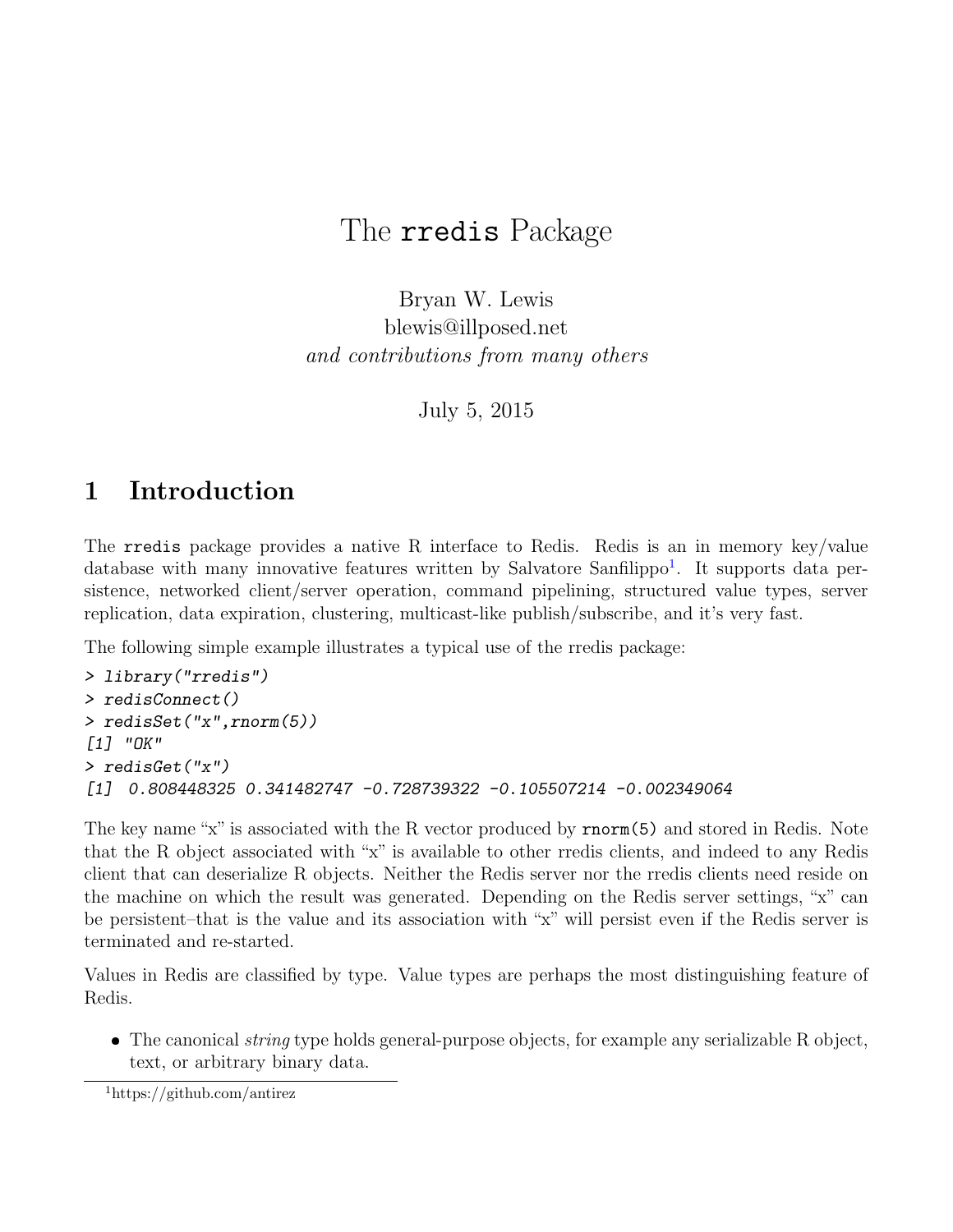- The *list* type represents lists of Redis *string* objects, ordered by insertion order. Data can be accessed from lists with stack-like PUSH and POP operations, or by directly indexing ranges of elements. Importantly, redis lists support atomic blocking and asynchronous operation.
- Redis sets are unordered collections of unique Redis strings equipped with typical set operations like unions and intersections. Uniqueness is enforced by Redis at insertion-time. Redis also supports operations on ordered sets, with set commands prefixed by "Z."
- Redis hashes are collections of Redis *strings* indexed by a hashed set of secondary keys.

Expiration intervals or absolute expiration times may be set on any Redis value. The Redis server can handle lots of small transactions with aplomb, easily exceeding 50,000 transactions/second even on very limited hardware<sup>[2](#page-1-0)</sup>.

# 2 Supported Platforms

The Redis server is written in ANSI C and supported on most POSIX systems including GNU/Linux, Solaris, \*BSD, and Mac OS X. Microsoft supports a fork of Redis for Windows available here: [https://github.com/MSOpenTech/redis.](https://github.com/MSOpenTech/redis)

The rredis package for R is supported on all supported R platforms, including Microsoft Windows, and can connect to a Redis server running on a supported platform.

Redis clients are available for lots of languages other than R, including Java, C, C#, Ruby, Python, PHP, Tcl, Perl, Erlang, Clojure, JavaScript, Scala, and more...

## 2.1 Obtaining and Installing the Redis server

Redis is an open-source project available from [http://redis.io,](http://redis.io) with source code available from Github at [http://github.com/antirez/redis.](http://github.com/antirez/redis) Redis is also available as an installable package for most modern GNU/Linux operating systems.

The Redis server is completely configured by the file redis.conf. In order to run the Redis server as a background process, edit this file and change the line:

daemonize no

to:

daemonize yes

Most default Redis configuration files are set to disconnect connected clients after an inactivity time out interval. It's possible to disable that behavior in the redis.conf file with:

<span id="page-1-0"></span><sup>2</sup>Redis easily exceeds 100,000 transactions/second on typical high-end workstations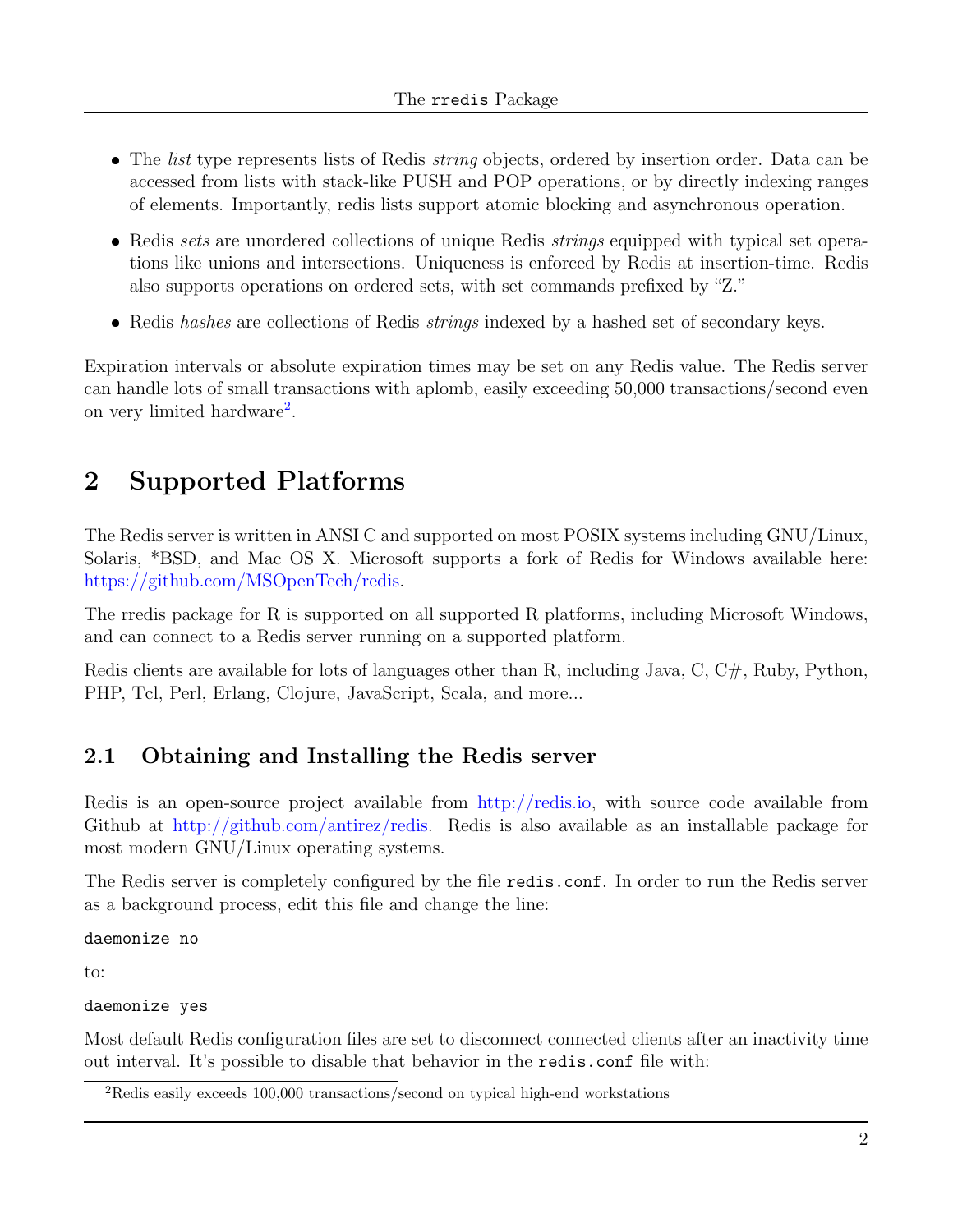#### timeout 0

You may wish to peruse the rest of the configuration file and experiment with the other server settings as well. Finally, start up the Redis server with

#### redis-server ./redis.conf

Note that some packaged versions of Redis on GNU/Linux set the Redis server to start on boot as a service.

# 3 The rredis Package by Example

We explore operation of many of the Redis features available to R through a few examples. Seek out the rredis package documentation and the excellent Redis Wiki referenced therein for additional help and examples.

### 3.1 Basic Operation and Redis Strings

Redis strings represent the canonical value type. They are used to store any R object that can be serialized to a bit-stream. Most R objects are serializable. Notable exceptions include objects with open connections and external reference pointers.

We assume from now on that the rredis package is loaded in the running R session using either

#### require("rredis")

or

#### library("rredis")

prior to running any example.

Open a connection to a Redis server with redisConnect. By default, redisConnect() attempts to connect to a Redis server locally on a default port (6379). Explicitly specify a host and/or port to connect to a server running on a computer different from the computer on which the R session is running, for example,

```
redisConnect(host="illposed.net", port=5555)
```
to connect to a Redis server running on host 'illposed.net' at port 5555.

Once connected we can easily store and retrieve values in the Redis database with redisSet and redisGet:

 $> x < -rnorm(5)$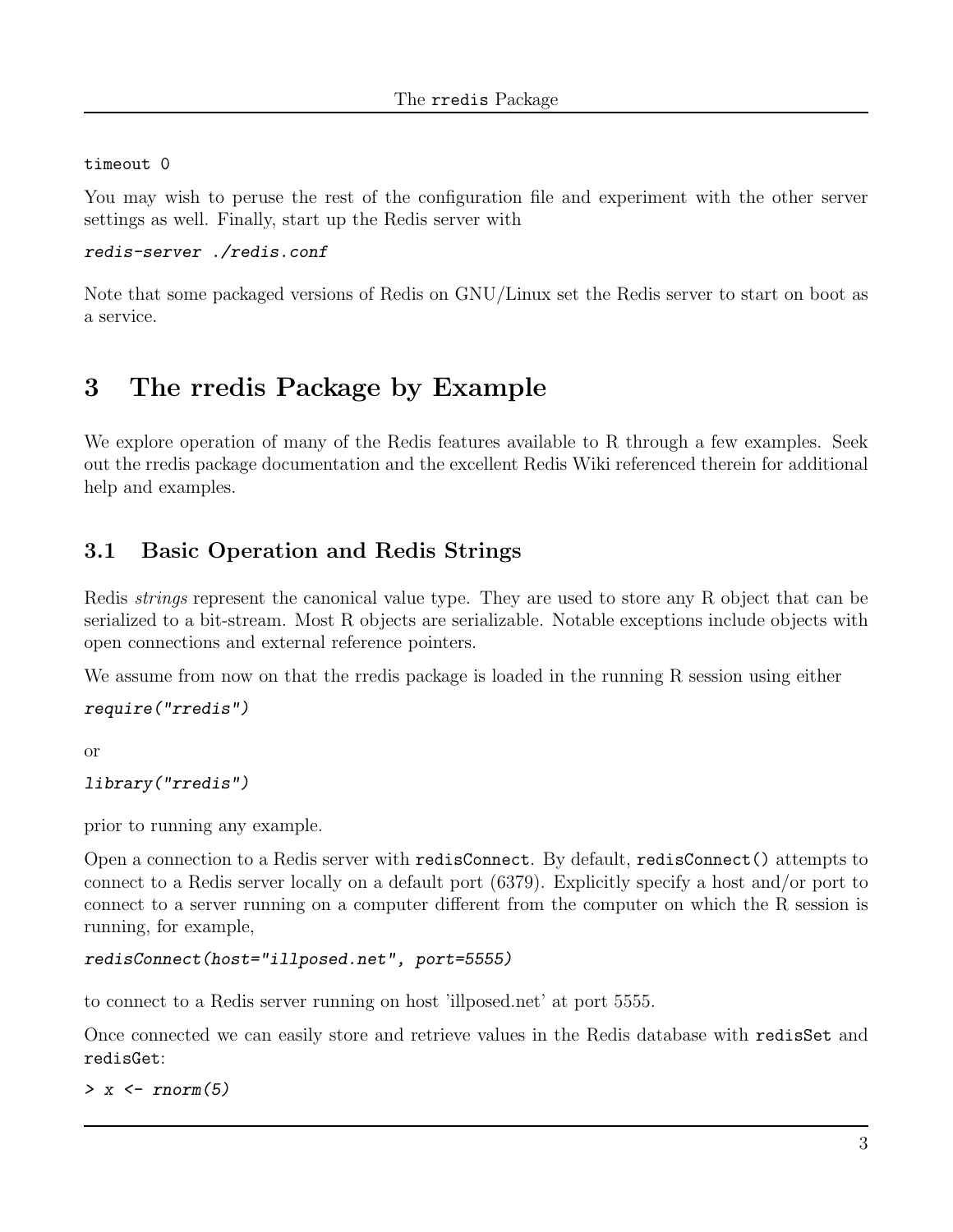```
> print(x)[1] -0.3297596 1.0417431 -1.3216719 -0.8186305 -0.2705817
> redisSet("x",x)
[1] "OK"
> y <- redisGet("x")
> print(y)
[1] -0.3297596 1.0417431 -1.3216719 -0.8186305 -0.2705817
> all.equal(x,y)[1] TRUE
> redisGet("z")
NULL.
```
Note that one must explicitly specify a key name ("x" in the above example) and that Redis key names need not correspond to R variable names.

The SET/GET operations are atomic–that is, multiple SET and or GET operations are guaranteed not to simultaneously occur. And redisGet always returns immediately, even if a value is not available in which case it returns NULL (see the example).

The true power of Redis becomes apparent when we share values across multiple clients. For example, start up a new R session and try:

```
> library("rredis")
> redisConnect()
> y \le - redisGet ("x")
> print(y)[1] -0.3297596 1.0417431 -1.3216719 -0.8186305 -0.2705817
```
The default behavior of Redis is to make the database persistent, so the value associated with "x" in the above examples will last until it is overwritten or explicitly removed, even if the Redis server is re-started. One may immediately purge Redis of all key/value pairs with the (dangerous) redisFlushAll command.

Redis supports multiple distinct key workspaces, indexed by number. Access may be switched between workspaces with the redisSelect function as illustrated below. We also use redisKeys to list all key names in the current workspace.

```
> redisKeys()
[[1]]
[1] "x"
> redisSelect(1)
[1] "OK"
> redisKeys()
NULL
```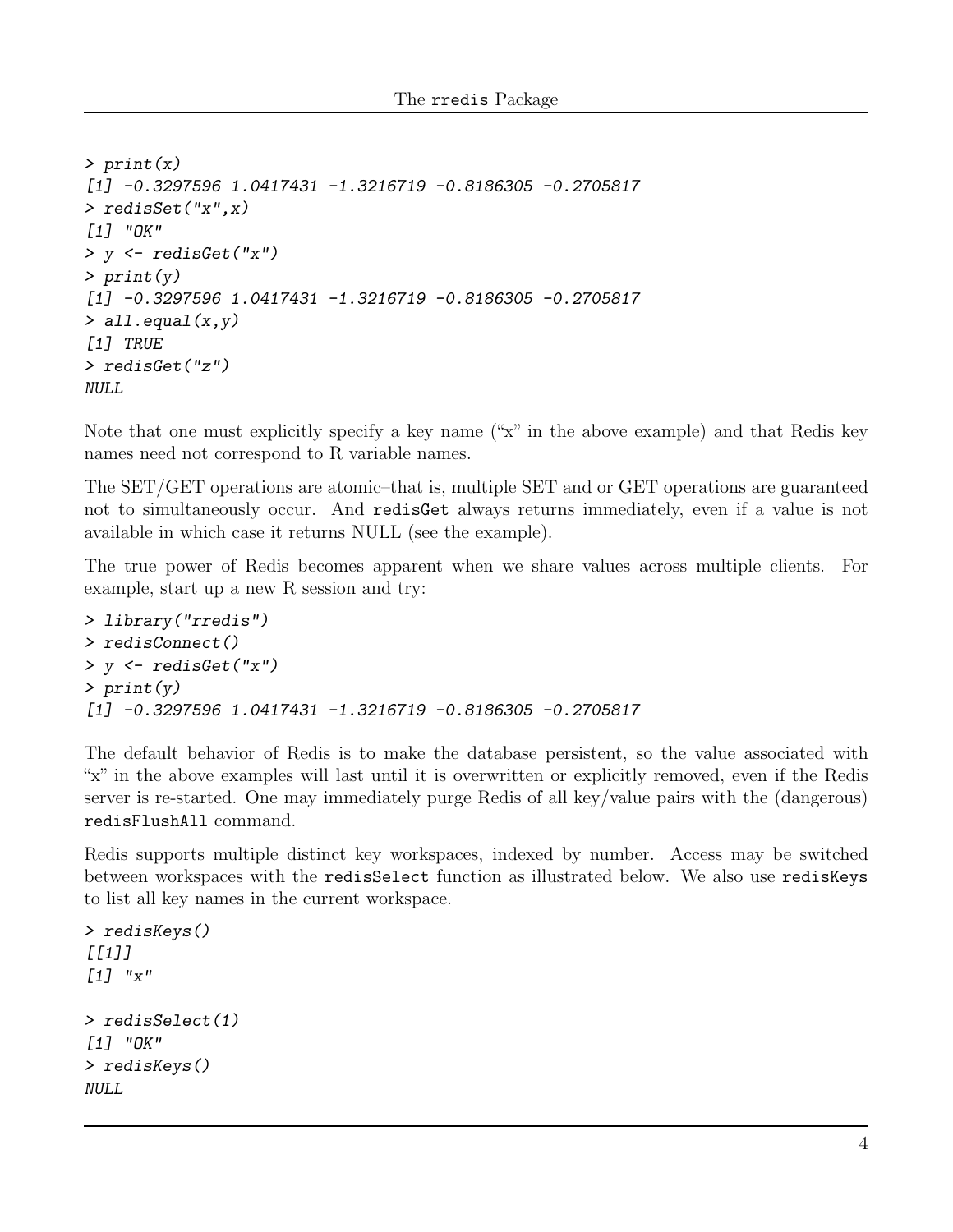redisSelect(0) > redisKeys()  $[$ [1]]  $[1]$  "x"

The number of available workspaces is user-configurable in the redis.conf file (the default is 16). Note also that index values in Redis begin with 0.

One may easily store and retrieve multiple objects in one operation with redisMSet and redis-MGet. The example also illustrates how values may be expired (in this case, after one second) with redisExpire.

```
> redisMSet(list(x=pi,y=runif(5),z=sqrt(2)))
[1] "OK"
> redisMGet(c("x","y","z"))
\mathcal{L}[1] 3.141593
\mathfrak{F}_{\rm V}[1] 0.85396951 0.80191589 0.21750311 0.02535608 0.11929247
$z[1] 1.414214
> redisExpire("z",1)
[1] 1
> Sys.sleep(1)
> redisGet("z")
NULL
```
### 3.2 Sharing Data with Clients other than R

Redis is a particularly convenient system for sharing data between many different applications. We illustrate cross-application communication with simple examples using R and the redis-cli command-line program that is included with the Redis server.

Store a sample value in the Redis database with the redis-cli program from the command line as follows:

redis-cli set shell "Greetings, R client!" OK

Now, leaving the terminal window open, from an R session, try:

```
> redisGet("shell")
```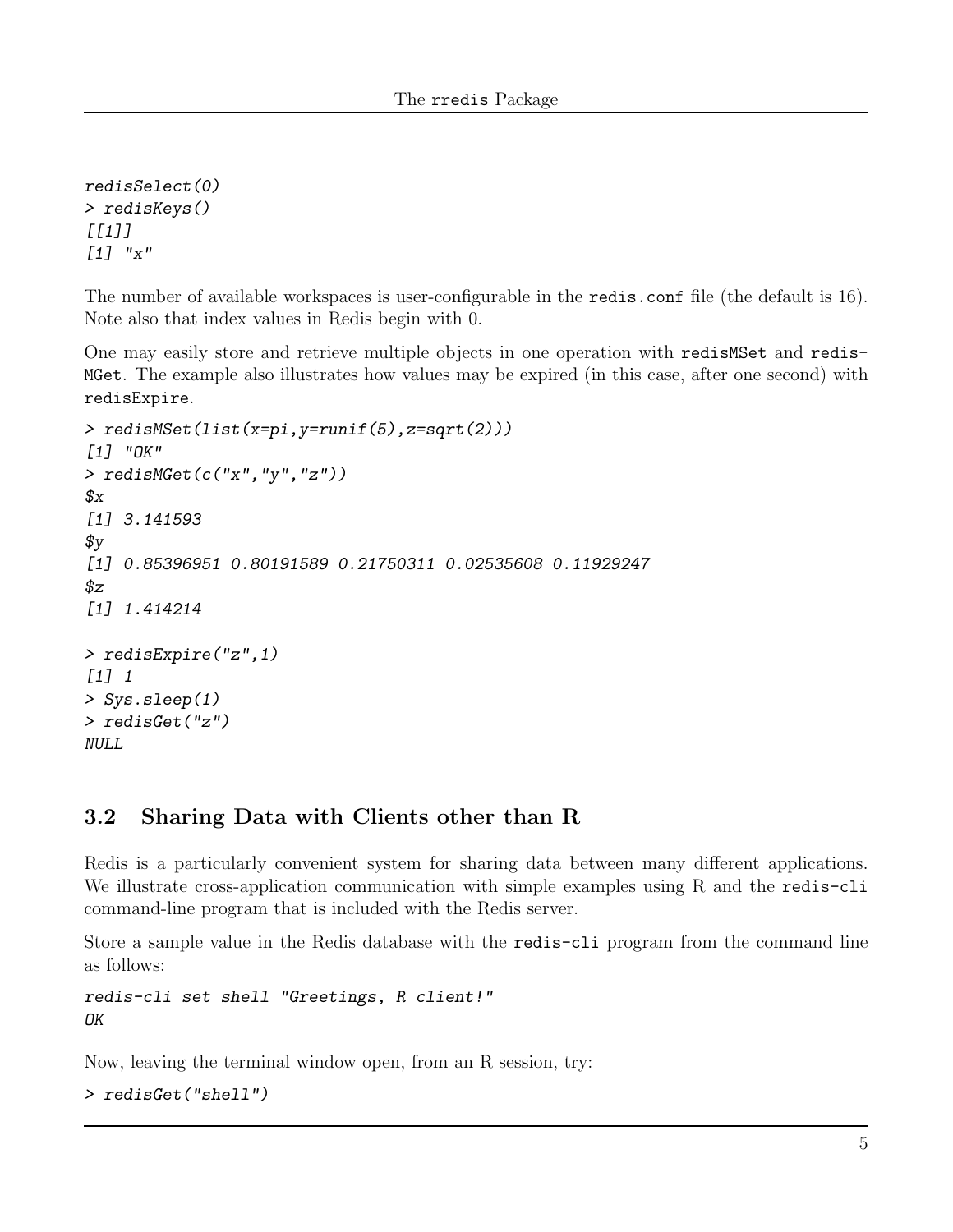```
[1] "Greetings, R client!"
attr(,"redis string value")
[1] TRUE
```
And, voilà, R and shell communicate text through Redis. The returned character string value is decorated with an attribute named "redis string value" to indicate that the original value in Redis was not a serialized R object.

When R values with the "redis string value" attribute are uploaded to Redis, R serialization is bypassed and the value is uploaded as raw binary data. This mechanism was introduced to preserve the original nature of Redis values through download/upload sequences. For example:

```
> x <- redisGet("shell")
> redisSet("hello", x)
```
We can now use the **redis-cli** client to recover the value inserted by R from the new key:

```
redis-cli get hello
"Greetings, R client!"
```
In general, however, R objects are serialized by default before uploading to Redis. Consider the following example:

```
> redisSet("R", "Greetings, shell client!")
```
And now, switch over to the shell client and run:

```
./redis-cli get R
<<Partially decipherable garbage>>
```
This example produces undesirable results because the default behavior of the R redisSet command is to store data as R objects, which the shell client cannot decipher. Instead, we must encode the R object (in this case, a character string) in a format that shell can understand:

```
> redisSet("R", charToRaw("Greetings, shell client!"))
[1] "OK"
```
And now, switch over to the shell client and run:

```
./redis-cli get R
Greetings, shell client!
```
It can be tricky to share arbitrary R objects with other languages, but raw character strings usually provide a reasonable, if sometimes inefficient, common tongue.

The raw=TRUE option may be set on most package functions that receive data, for example redisGet. Use the RAW option to leave the message data as is (otherwise the functions try to deserialize it to a standard R object). The RAW format is useful for binary exchange of data with programs other than R.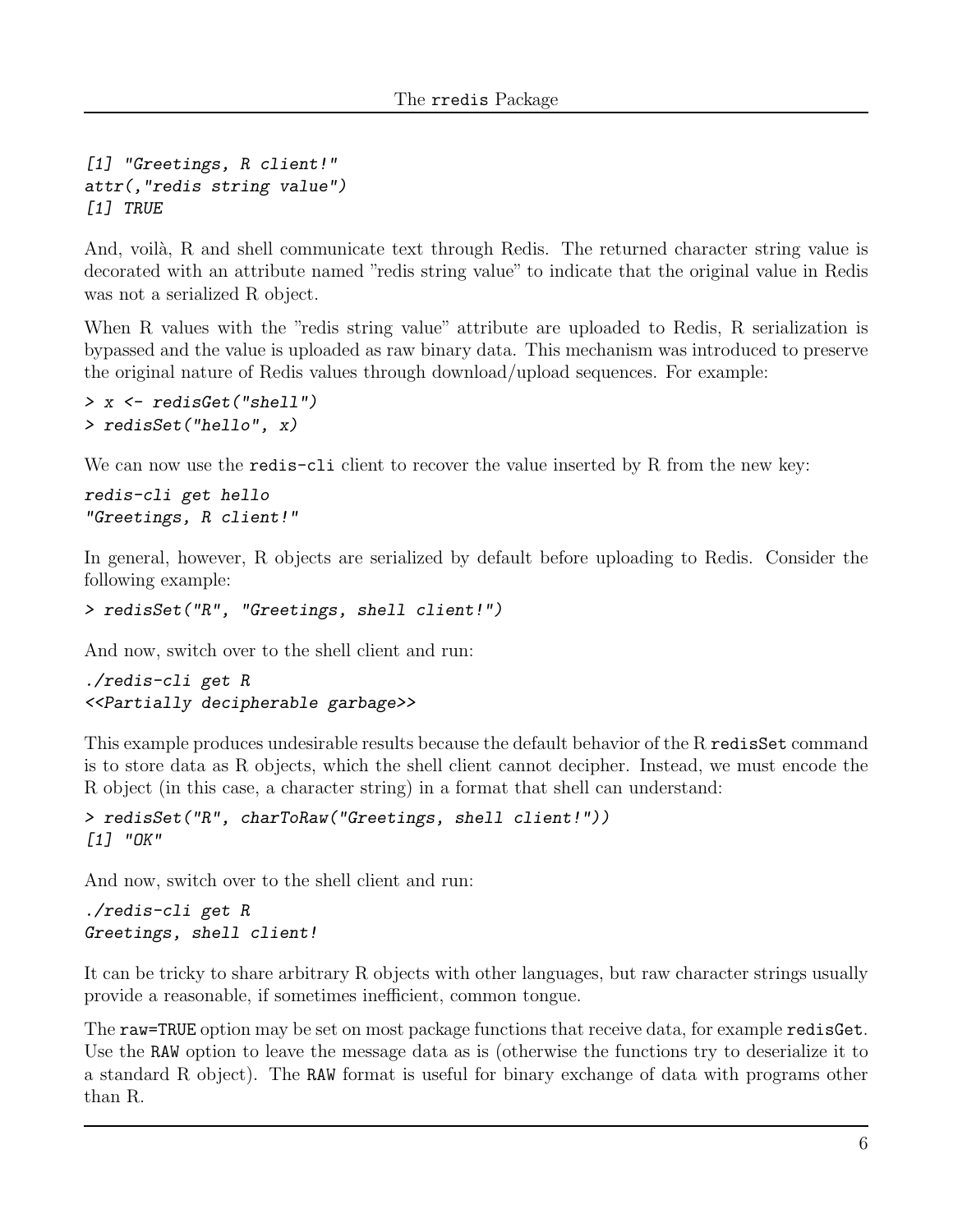### 3.3 Redis Lists

Redis list value types provide us with a remarkably powerful and rich set of operations. Redis lists may be used to set up data queues and they may be accessed either synchronously or asynchronously.

We walk through basic Redis list operation in the first example below. The example shows how redisLPush pushes values onto a list from the left, and redisRPush pushes values from the right.

```
> redisLPush("a",1)
[1] 1
> redisLPush("a",2)
[1] 2
> redisLPush("a",3)
[1] 3
> redisLRange("a",0,2)
[I1J][1] 3
[[2]]
[1] 2
[[3]]
[1] 1
> redisLPop("a")
[1] 3
> redisLRange("a",0,-1)
[I1J][1] 2
[[2]]
[1] 1
> redisRPush("a","A")
[1] 3
> redisRPush("a","B")
[1] 4
> redisLRange("a",0,-1)
[I1][1] 2
[[2]]
[1] 1
[[3]]
[1] "A"
[[4][1] "B"
```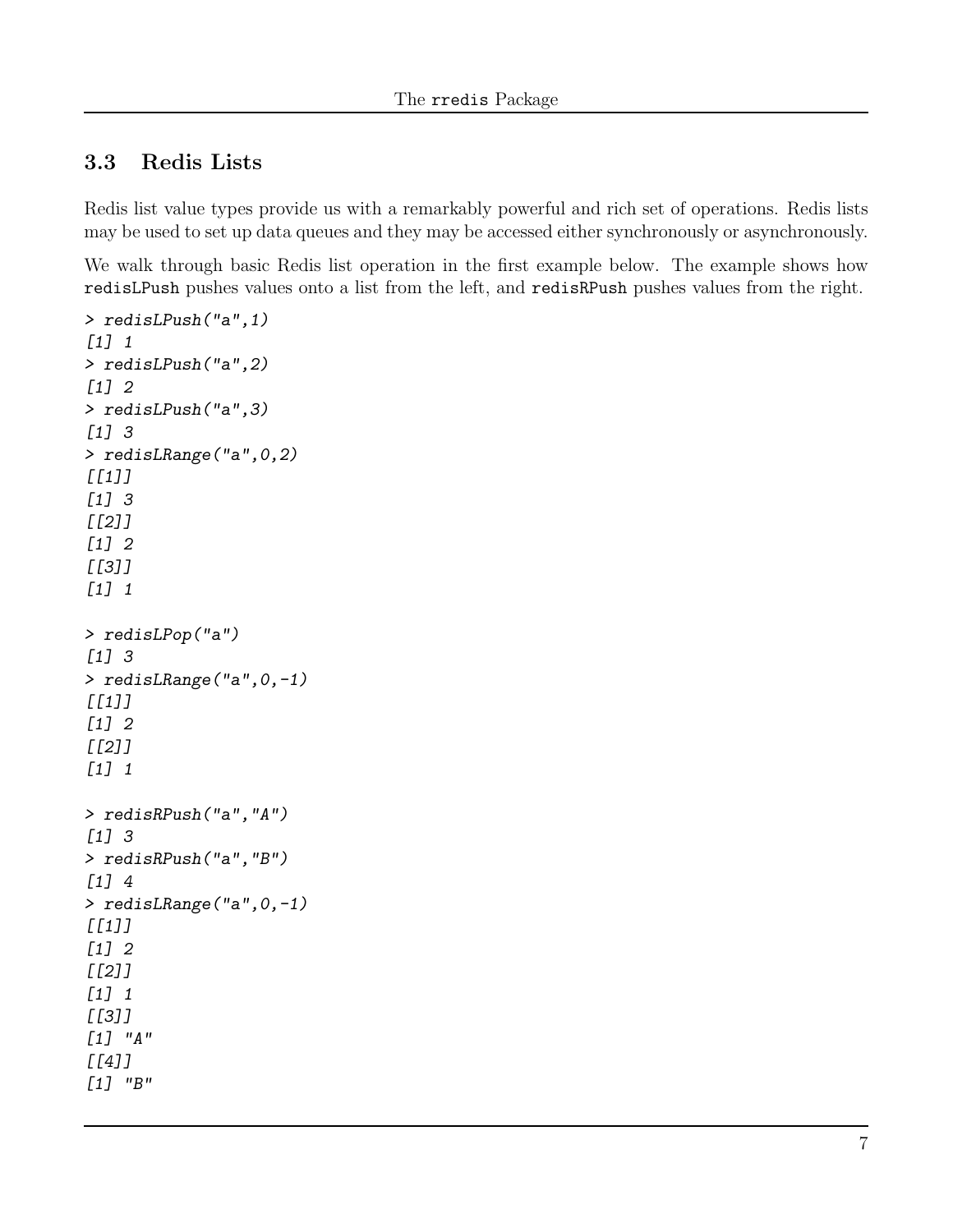> redisRPop("a") [1] "B"

Like the redisGet function, redisLPop and redisRPop always return immediately, even when no value is available in which case they return NULL. Redis includes a blocking variant of the list "Pop" commands that is illustrated in the next example.

```
> redisBLPop("b",timeout=1)
NULL
> redisLPush("b",runif(5))
[1] 1
> redisBLPop("b",timeout=1)
$b
[1] 0.3423658 0.4188430 0.2494071 0.9960606 0.5643137
```
In the first case above, the NULL value is returned after a one-second timeout because no value was immediately available in the list. Once populated with data, the second attempt consumes the list value and returns immediately.

We can also block on multiple lists, returning when data is available on at least one of the lists:

```
> redisFlushAll()
[1] "OK"
> redisLPush("b",5)
[1] 1
> redisBLPop(c("a","b","c"))
$<sub>b</sub>[1] 5
```
Although blocking list operations seem simple, they provide an extraordinarily powerful environment for coordinating events between multiple R (and other client) processes. The following example illustrates a simple event stream in which data is emitted periodically by a shell script, and consumed and processed as events arrive by an R process.

First, open an R window and block on the "a" and "b" lists:

```
> redisFlushAll()
> for (j in 1:5) {
+ x <- redisBLPop(c("a","b"))
+ print (x)
+ }
```
Your R session should freeze, waiting for events to process.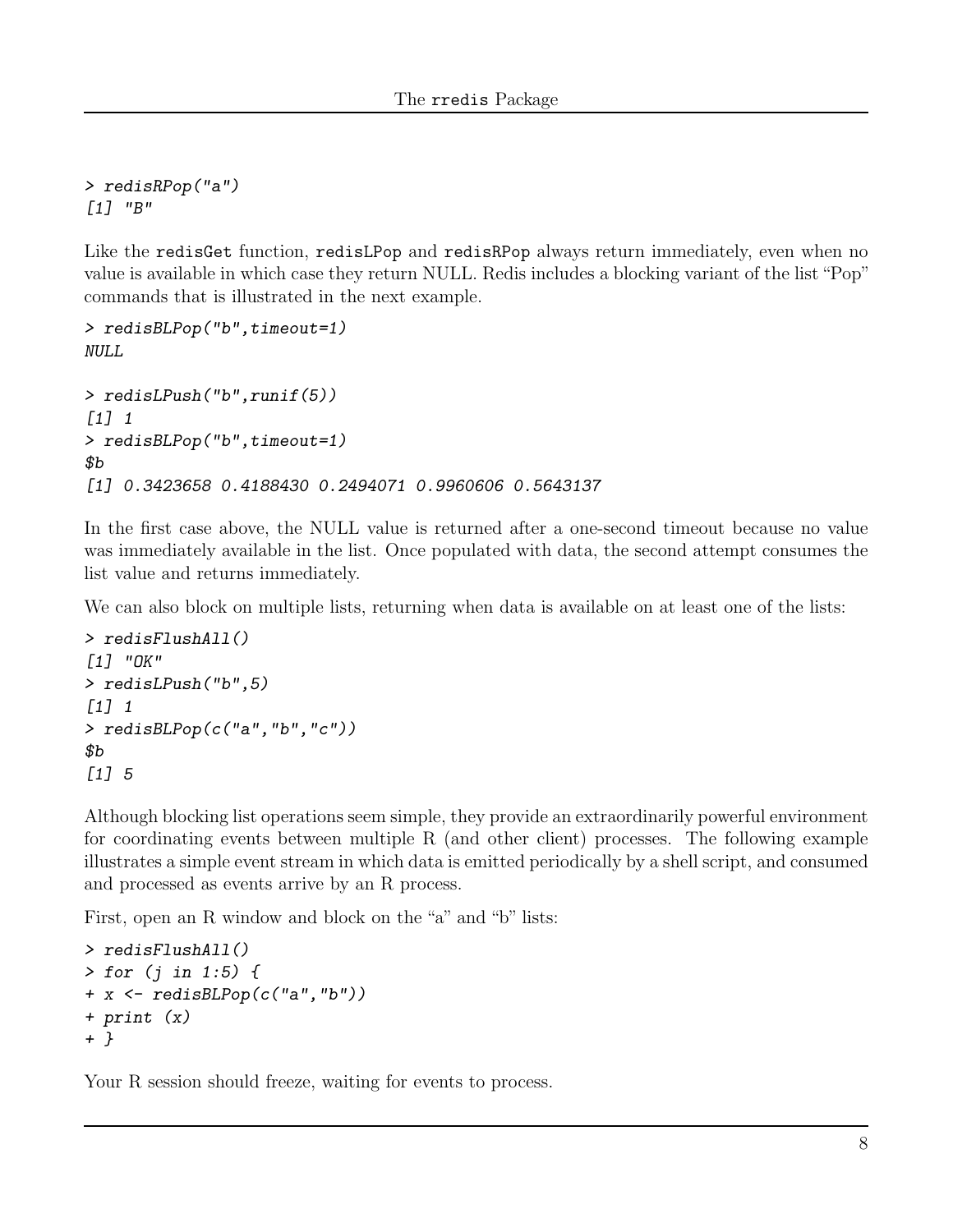Now, open a terminal window and navigate to the directory that contains the redis-cli program. Run (the following may all be typed on one line):

```
for x in 1 2 3 4 5; do sleep x;
 if test x = "2";then ./redis-cli lpush a $x;
   else ./redis-cli lpush b $x;
 fi;
done
```
And now you will see your R session processing the events as they are generated by the shell script:

 $$b$$ [1] "1"  $\$a$ [1] "2" \$b [1] "3"  $$b$$ [1] "4"  $$b$$ [1] "5"

Now, imagine that events may be processed independently, and that they occur at an extraordinary rate–a rate too fast for R to keep up. The solution in this case is simple, start up another R process and it will handle events as they come in, relieving the first R process of about half the event load. Still not enough, start up another, etc.

Keeping in mind that the R clients can run on different computers, we realize that this simple example can easily lead to a very scalable parallel event processing system that requires very little programming effort!

### 3.4 Redis Sets

The Redis set value type operates somewhat like Redis lists, but only allowing unique values within a set. Sets also come equipped with the expected set operations, as illustrated in the following example.

```
> redisSAdd("A",runif(2))
[1] 1
```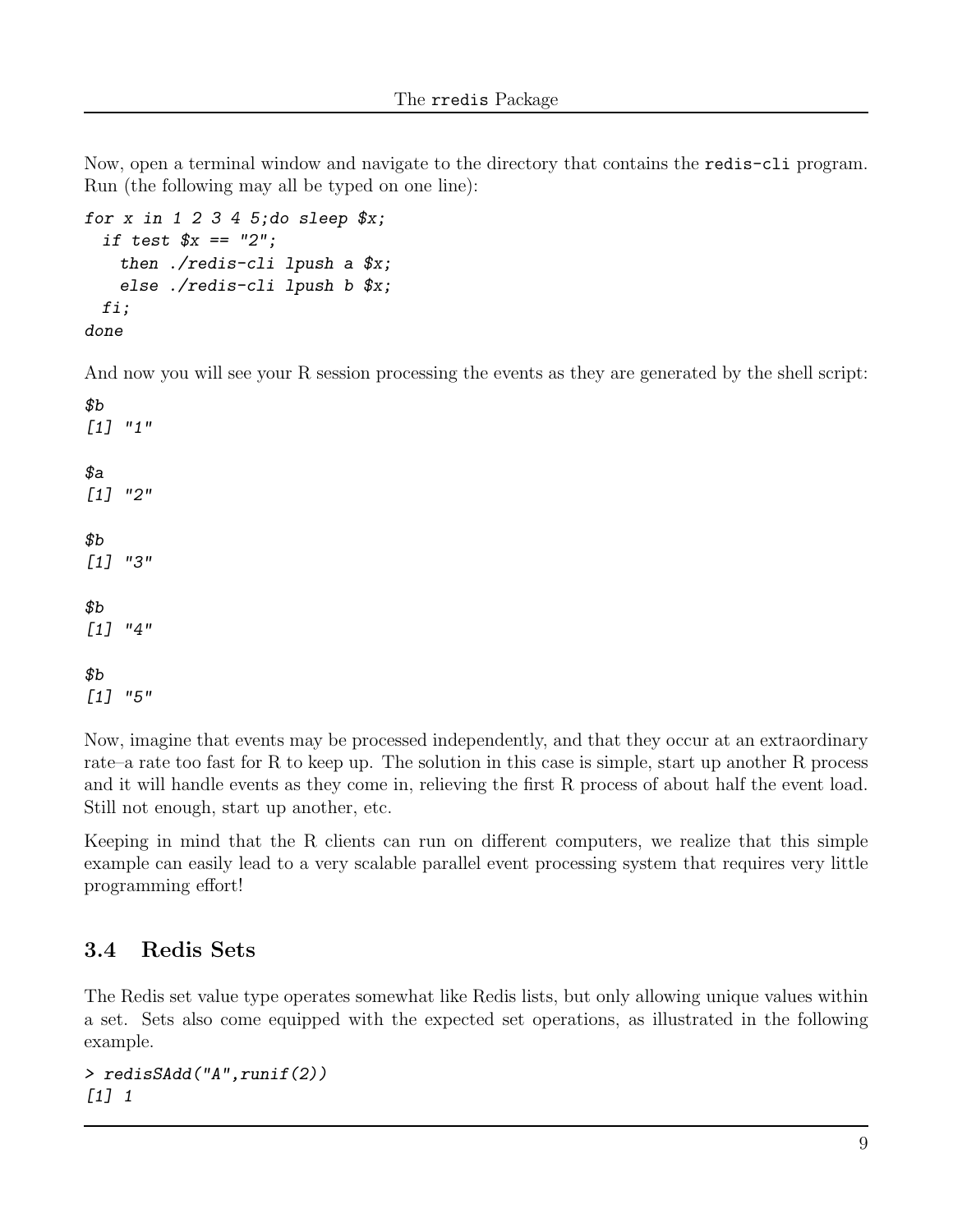```
> redisSAdd("A",55)
[1] 1
> redisSAdd("B",55)
[1] 1
> redisSAdd("B",rnorm(3))
[1] 1
> redisSCard("A")
[1] 2
> redisSDiff(c("A","B"))
[I1]]
[1] 0.5449955 0.7848509
> redisSInter(c("A","B"))
[I1]]
[1] 55
> redisSUnion(c("A","B"))
[I1]]
[1] 55
\sqrt{211}[1] 0.5449955 0.7848509
\sqrt{311}[1] -1.3153612 0.9943198 -0.3725513
```
Redis sets do not include blocking operations.

### 3.5 Future Redis Commands

Redis changes and sometimes new Redis commands are introduced. Thanks to the elegant design of the underlying Redis protocol, the rredis package can support any Redis command, even those not yet explicitly wrapped by R functions in the package.

Use the low-level redisCmd(CMD,  $\ldots$ ) function to perform any Redis operation. The CMD argument must be a character string that represents a valid Redis command, see for example [http://redis.io/commands.](http://redis.io/commands)

Replace the ... with any additional arguments specific to the Redis command. Arguments that are not already in raw format will be converted to raw byte format, and non-character values will be serialized as R objects (character strings will be left as unserialized ASCII by default).

Here is a simple example that emulates the redisSet and redisGet functions:

```
> redisCmd("set","x",runif(5))
```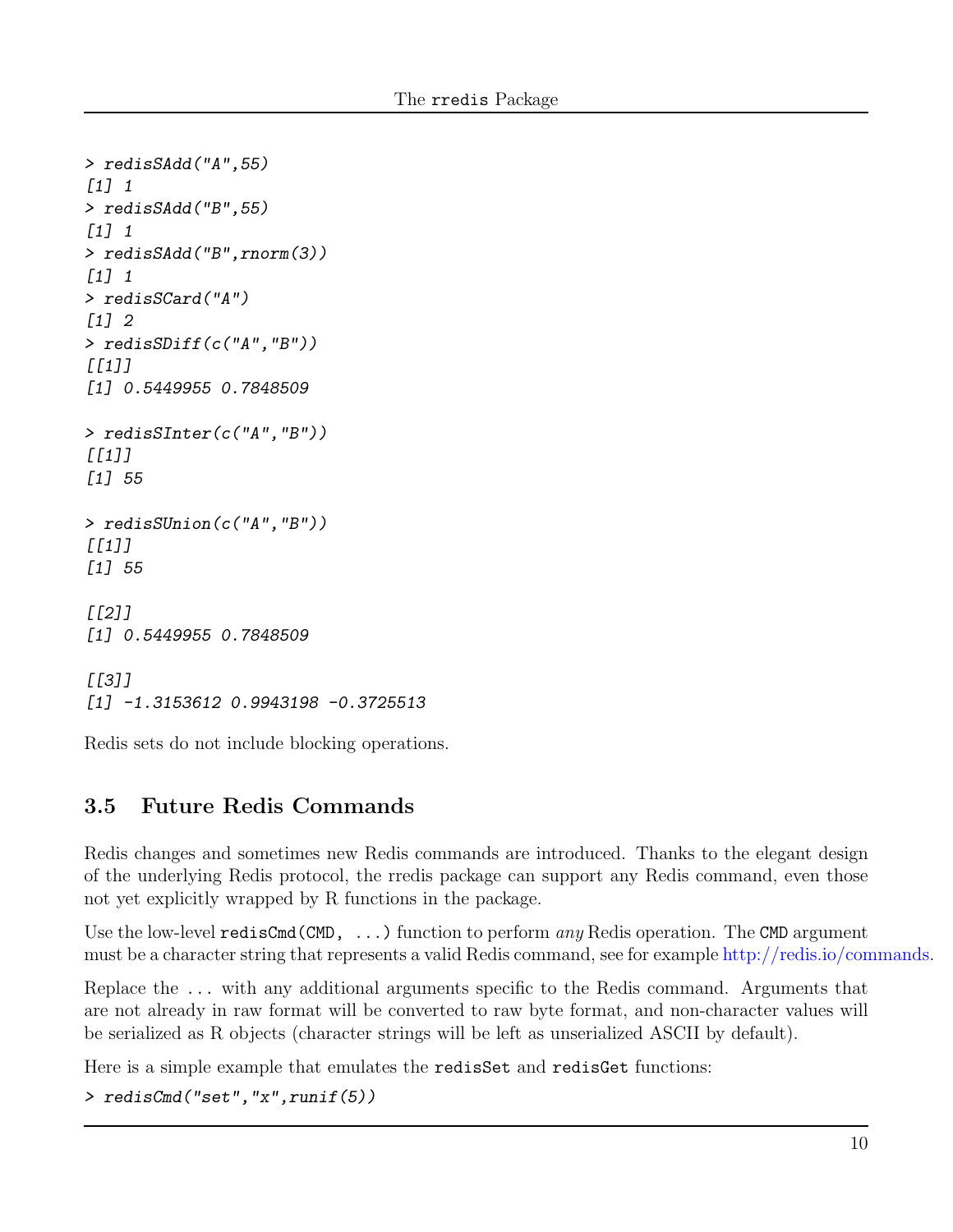[1] "OK"

> redisCmd("get","x") [1] 0.0006776408 0.5652672122 0.0985793471 0.5748420910 0.4098101135

# 4 Performance Considerations and Limitations

Redis values are limited to 512 MB. R objects that exceed this size once serialized can't be stored in Redis.

Redis is well-known as an exceptionally robust and high-performance key/value store. Although the rredis package uses the standard R connections interface (for maximum portability across all R platforms), it's performance as a Redis client is reasonable. The ideas outlined in this section and the next will help you get the most performance out of the rredis package.

A frequent cause for performance anxiety using the rredis package occurs when rapidly executing many smallish transactions. Consider the next example, run locally on a pretty wimpy Linux laptop:

```
> library("rredis")
> redisConnect()
> t1 < - \text{proc.time}()> for(j in 1:100) redisSet("x", j)
> print(proc.time() - t1)
  user system elapsed
 0.990 0.060 4.066
```
That performance seems terrible. After all, isn't Redis capable of tens of thousands of transactions per second?

There are at least three approaches to improving the performance of the last example: Redis pipelining (the best way), enable TCP NODELAY, or use Wush Wu's alternate hiredis-based support package for rredis or an alternative hiredis-based R client package.

### 4.1 Redis Pipelining

The rredis package supports Redis pipelining. Quoting from the Wiki page [http://redis.io/commands:](http://redis.io/commands)

A Request/Response server can be implemented so that it is able to process new requests even if the client didn't already read the old responses. This way it is possible to send multiple commands to the server without waiting for the replies at all, and finally read the replies in a single step.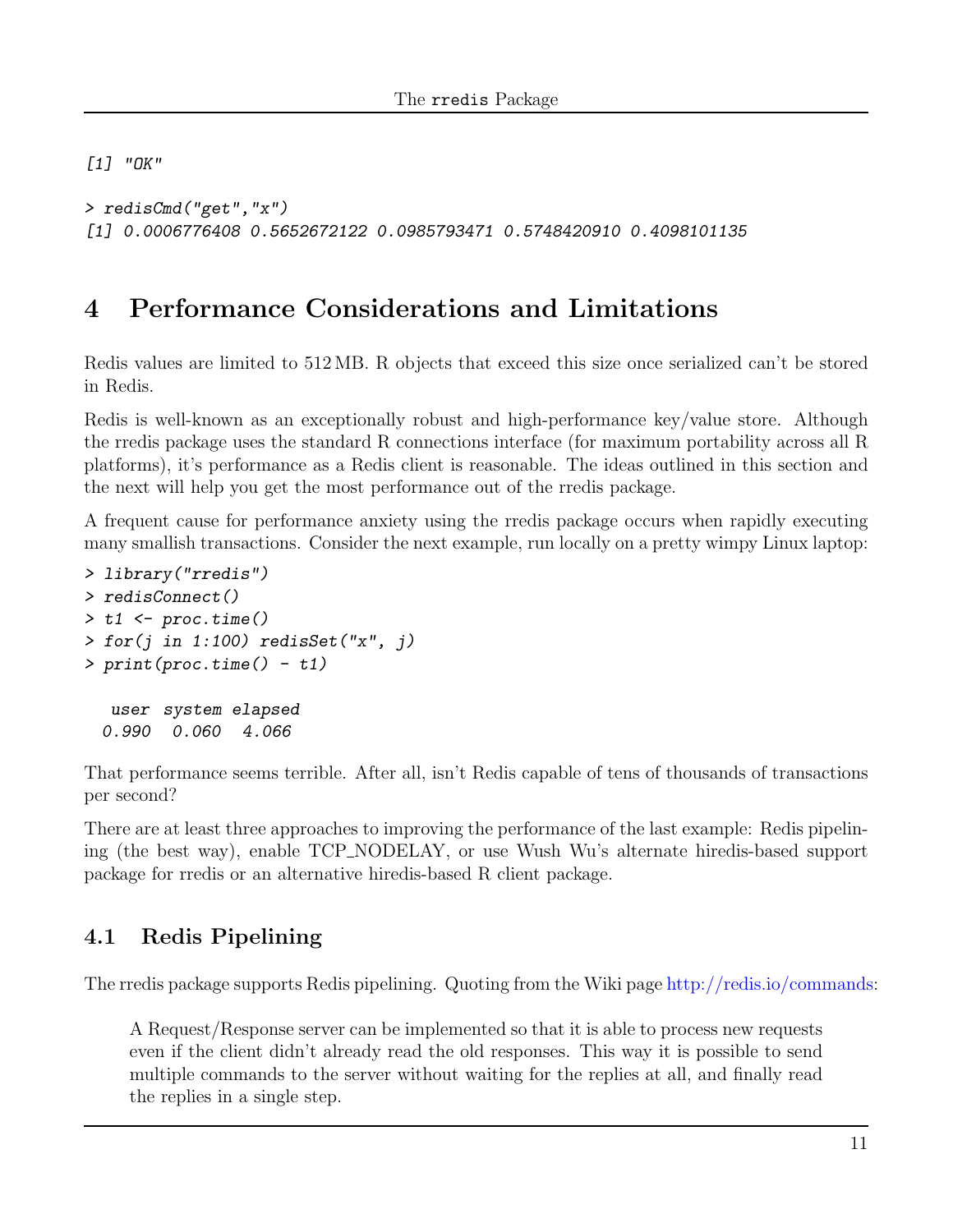Redis pipelining is enabled in the rredis package with the redisSetPipeline(TRUE) function. Once enabled, results are not immediately returned to the R client but instead cached at the Redis server until explicitly requested with the redisGetResponse function.

Here is our example with pipelining enabled:

```
> library("rredis")
> redisConnect()
> redisSetPipeline(TRUE)
> t1 \leftarrow proc.time()> for(j in 1:100) redissSet("x", j)> resp <- redisGetResponse()
> print(proc.time() - t1)user system elapsed
  0.115 0.020 0.161
```
Now that's much better!

You may find that it's inconvenient to always have to call get Response; thus pipelining is best reserved for circumstances similar to the above example that substantially benefit from it.

## 4.2 Enabling TCP NODELAY

Enabling the TCP NODELAY option is one performance approach that hiredis (the official Redis C library client) takes: see [https://github.com/redis/hiredis.](https://github.com/redis/hiredis) It disables the TCP Nagle congestion control algorithm and can flood your network with lots of Redis traffic resulting in heartburn for your system administrators. With that caveat, we recently added the ability to support this in the rredis package using standard R connections. Here is an example:

```
> library("rredis")
> redisConnect(nodelay=TRUE)
> t1 < - \text{proc.time}()> for(j in 1:100) redisSet("x", j)
> print(proc.time() - t1)
  user system elapsed
  0.135 0.025 0.207
```
We see that enabling TCP\_NODELAY gives similar performance to the pipelined approach (at least on a wimpy laptop) without the added inconvenience of requiring getResponse.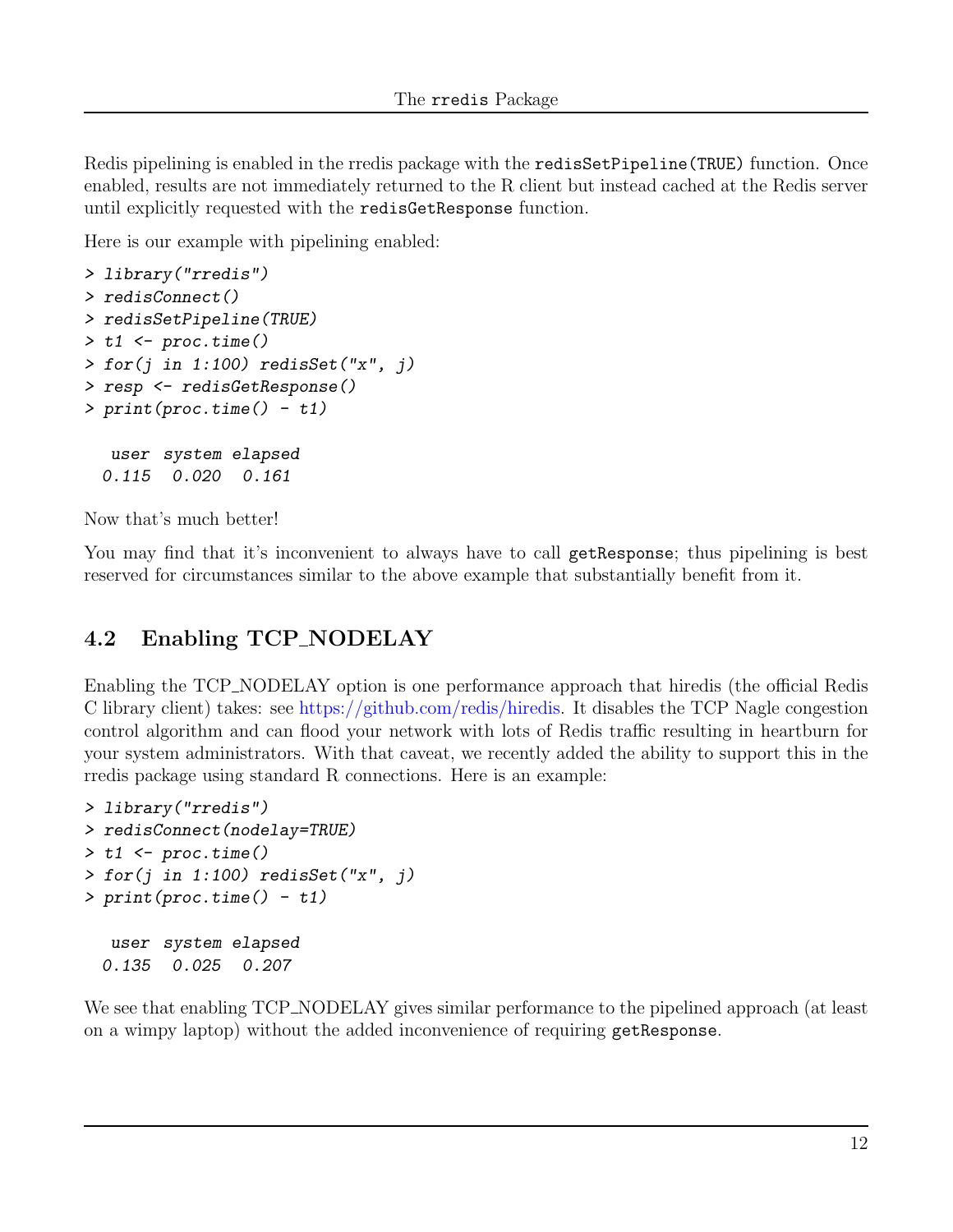## 4.3 Alternate clients

Wush Wu and Dirk Eddelbuettel have an R client for Redis based on the hiredis C library that generally gives better performance than the rredis package a the expense of portability and disabling Nagle all the time. Wush is also working on a pluggable hiredis support package for the rredis package that should be available soon. Here are some links of interest: <https://github.com/eddelbuettel/rhiredis> <https://github.com/wush978/rredis>

# 5 Transactions

Redis supports batch submission of multiple Redis operations. Aggregating operations with transactions can in many cases significantly increase performance. The following description is adapted from the Redis documentation at [http://redis.io:](http://redis.io)

The redisMulti, redisExec, redisDiscard and redisWatch form the foundation of transactions in Redis. They allow the execution of a group of commands in a single step, with two important guarantees:

- 1. All the commands in a transaction are serialized and executed sequentially. It can never happen that a request issued by another client is served in the middle of the execution of a Redis transaction. This guarantees that the commands are executed as a single atomic operation.
- 2. Either all of the commands or none are processed. The redisExec command triggers the execution of all the commands in the transaction, so if a client loses the connection to the server in the context of a transaction before calling the redisMulti command none of the operations are performed, instead if the redisExec command is called, all the operations are performed. When using the append-only file Redis makes sure to use a single write(2) syscall to write the transaction on disk. However if the Redis server crashes or is killed by the system administrator in some hard way it is possible that only a partial number of operations are registered. Redis will detect this condition at restart, and will exit with an error. Using the redis-check-aof tool it is possible to fix the append only file that will remove the partial transaction so that the server can start again.

Queued Redis commands may be discarded with the redisDiscard function. Upon successful execution of a transaction, the results from all of the queued commands are returned as a list.

The redisWatch function provides a check and set style conditional transaction. Use redisWatch to monitor any number of Redis keys. If any watched key values change prior to calling redisExec the entire queued sequence will be discarded. Conditioning transactions with redisWatch is quite useful in multi-client asynchronous settings.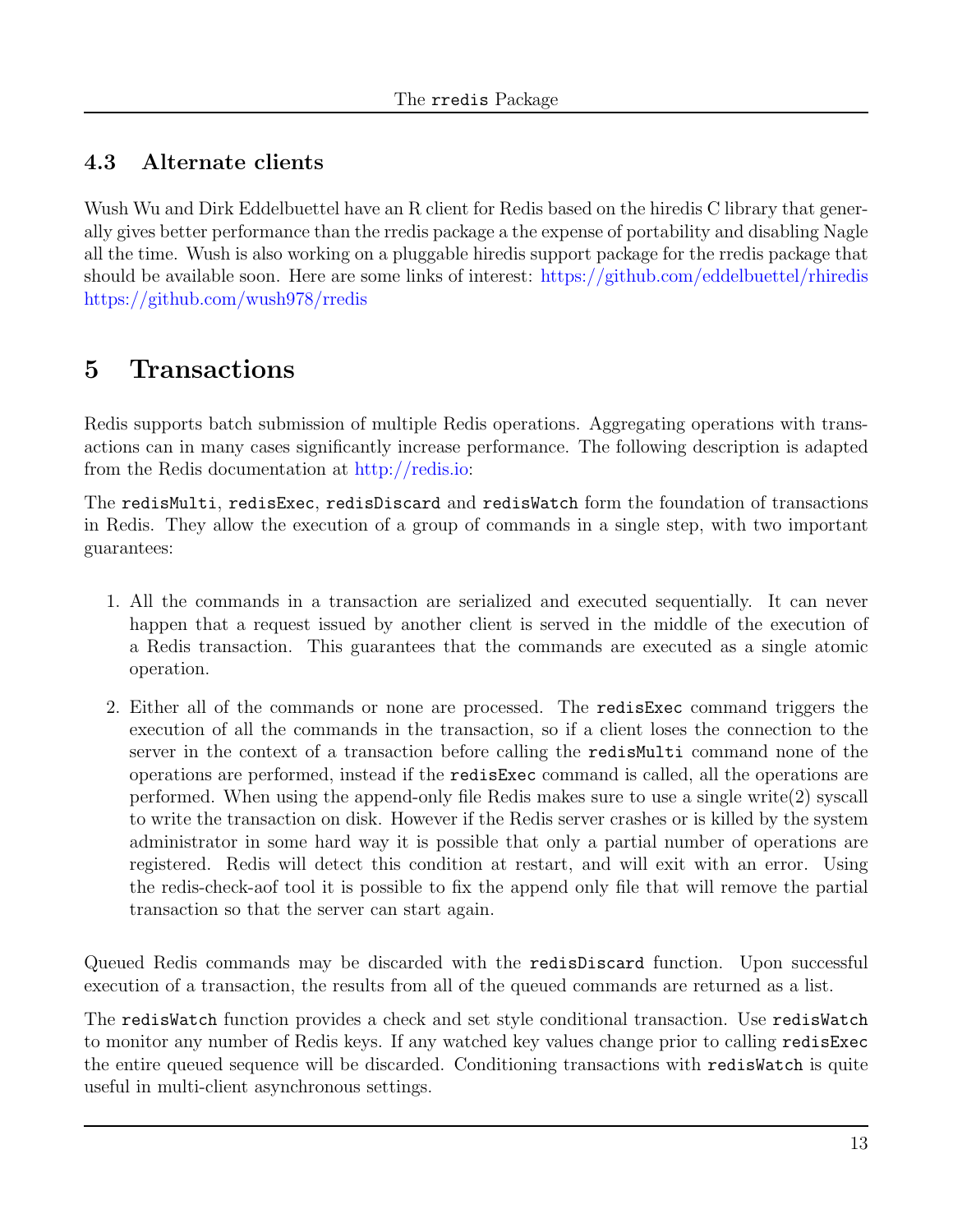The following extremely basic example illustrates transactions conditional on no change in value corresponding to the "z" key:

```
> redisWatch("z")
[1] "OK"
> redisMulti()
[1] "OK"
> redisSet("x",runif(3))
[1] "QUEUED"
> redisSet("y",pi)
[1] "QUEUED"
> redisGet("x")
[1] "QUEUED"
> redisExec()
[[1]]
[1] "OK"
[[2]]
[1] "OK"
[[3]]
[1] 0.7620601 0.5982853 0.8274721
```
# 6 Publish/Subscribe

The publish/subscribe functions let Redis clients reliably multicast (publish) messages over "channels" that any client may subscribe to. Channels are identified by name (character string). Use the redisSubscribe function to subscribe to one or more channels. Use the redisPublish function to transmit messages over a channel. Once subscribed, channels must be monitored for incoming messages using the redisGetResponse function, usually in an event loop. Beware that the redisGetResponse function indefinitely blocks for an incoming message on subscribed channels.

Here is a simple example:

```
> redisSubscribe("channel1")
# The loop will receive three messages from "channel1":
> for(j in 1:3) print(redisGetResponse())
# A typical message might look like:
[1]]
[1] "message"
```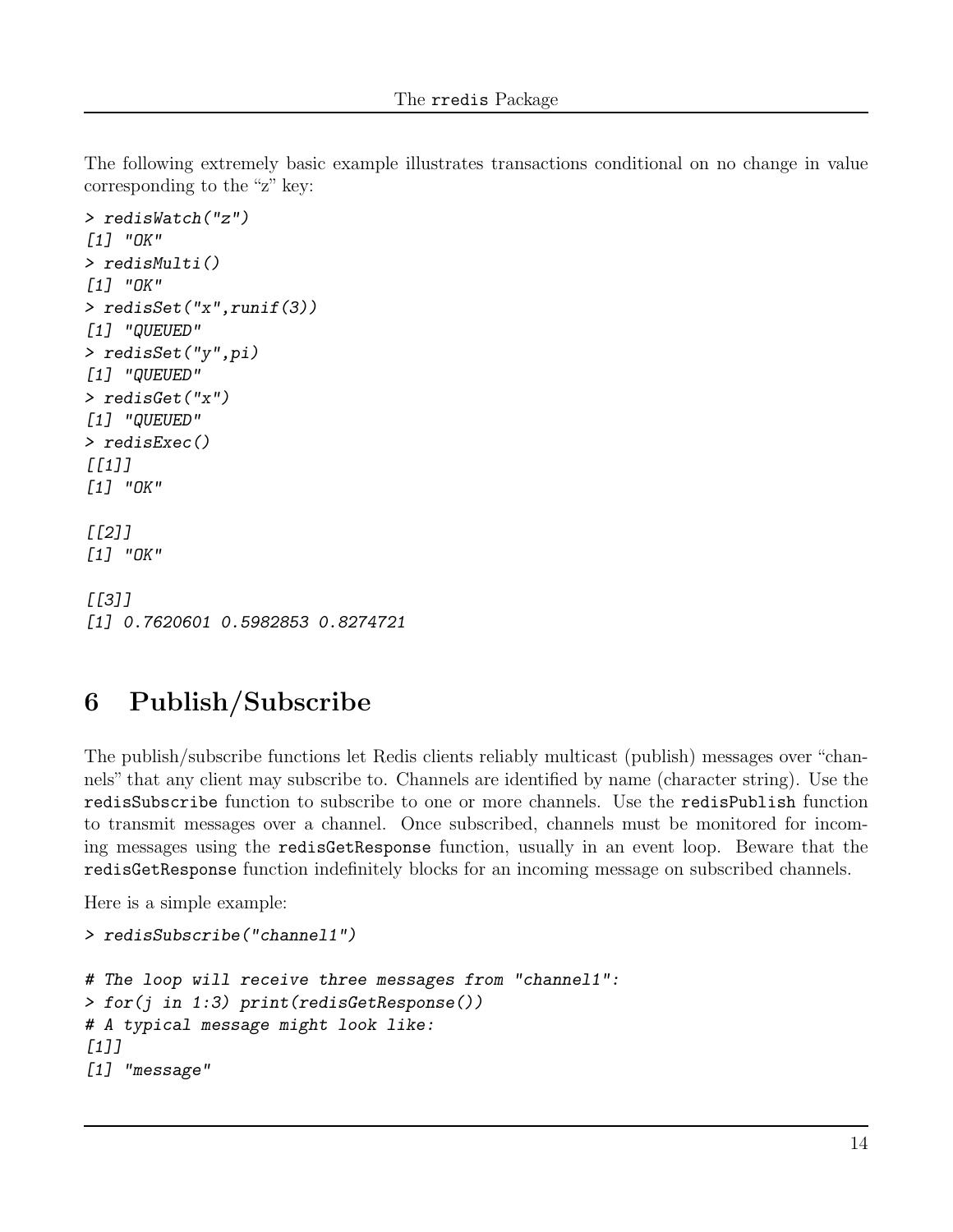$[$ [2]] [1] "channel1"

 $[$ [3]] [1] "message3"

```
# Finally, unsubscribe to the channel:
> redisUnsubscribe("channel1")
```
Note that the only Redis functions that may be used in between the redisSubscribe and redisUnsubscribe functions are redisGetResponse, redisSubscribe, and redisMonitorChannels functions.

# 7 Miscellaneous

We cover a few miscellaneous features of the package here.

### 7.1 Renaming Redis Commands

Redis may be configured with renamed commands. This is one of the more obscure features of Redis. For example, suppose that we desire to rename the Redis commands "SET" and "GET" as "NEWSET" and "NETGET," respectively. That can be achieved by adding the following two lines to your redis.conf file:

rename-command SET NEWSET rename-command GET NEWGET

Note that after restarting Redis with this configuration, the redisSet and redisGet won't work anymore since those commands have been renamed.

In order to use the new names in the rredis package, create an R list with the replacement names as follows and place that list in a special environment used by the rredis package used to store state associated with open Redis connections:

```
> assign("rename", list(SET="NEWSET", GET="NEWGET"), envir=rredis:::.redisEnv)
```
And then the normal redisSet and redisGet functions work again! Similarly rename any other renamed Redis commands. Note that this renaming strategy applies to the current running R session (it applies to all open Redis connections in that session).